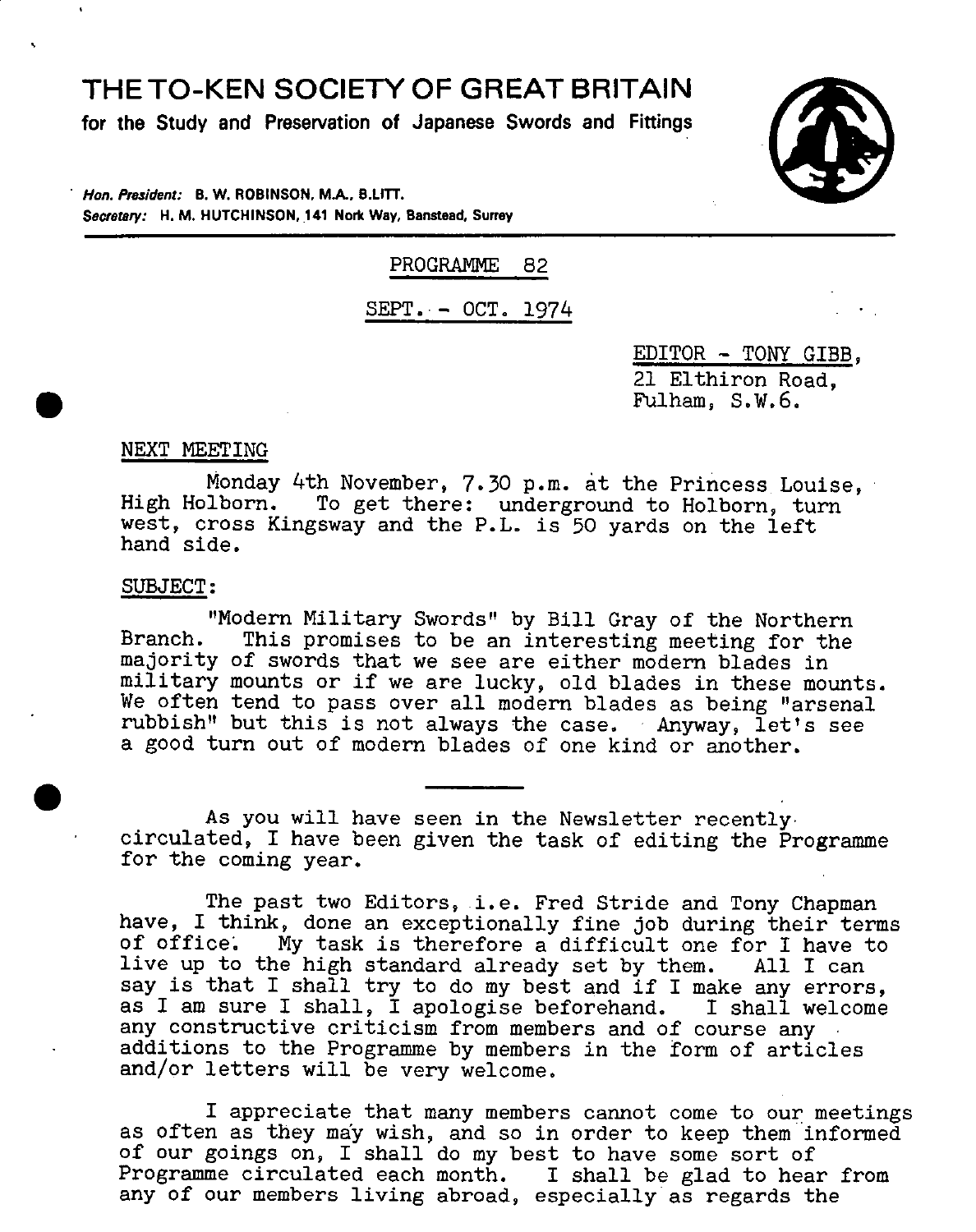situation of collecting and study in their own countries. It may also be interesting to hear whether our foreign members have any comments on the way in which we hold our meetings in England, and we, I am sure, would be interested to hear what they get up to in their own couhtries.

#### OCTOBER MEETING

Subject: "Interesting Items"

The title for a meeting which can go two ways for if none or few "interesting items" turn up then there is nothing to talk about - result a very uninteresting meeting.

However, we were fortunate in so far as a large number of items were brought along which aroused great interest and a certain amount of intelligent conversation which resulted in some of us learning a lot and everybody learning something.

The items in question were laid out on the exhibition table and were discussed in turn.

We looked at two swords brought along by Malcolm<br>Hutchinson. The first was a Katana mounted in a same r Hutchinson. The first was a Katana mounted in a same nuri<br>saya with a Nambam type Tsuba. The menuki were shi shi of saya with a Nambam type Tsuba. The menuki were shi shi of the Omano school. The blade was Koto of the Kaga school but<br>details were obscurred. The second, another Katana (Mal The second, another Katana (Malcolm as far as I can see, seems to specialise in bringing two different Katana to each meeting. I wonder how many he has in fact got tucked away). This was mounted in a black laquer This was mounted in a black laquer saya with again a Nambam type Tsuba. The blade was signed<br>Suke Sada but this had been added we were told. The menuki Suke Sada but this had been added we were told. The menuki<br>were early Edo period Goto style. John Harding thought that were early Edo period Goto style. the blade had at some time been re-tempered. When asked why he thought this he referred to the very unnatural curve of the blade. This immediately began a discussion on how to tell a This immediately began a discussion on how to tell a red blade from a non re-tempered blade. John said re-tempered blade from a non re-tempered blade. that he had had this point explained to him but it is difficult<br>to understand. The answer lies I suppose in experience, for The answer lies I suppose in experience, for after looking at many hundreds of swords intelligently a person may begin to get a "feeling" for blades and be able to voice an educated opinion. In this case a pointer seemed to be the very In this case a pointer seemed to be the very unnatural curve of the blade in question which is explicable by re-heating during a possible re-temper. We then went on to discuss the reasons for re-tempering a blade for example the Boshi may have been broken or the original tempering may have been poor. Many famous old blades have been re-temper Many famous old blades have been re-tempered for one reason or another and they still remain as beautiful<br>works of art. Other blades, however, were re-tempered to m Other blades, however, were re-tempered to make them saleable.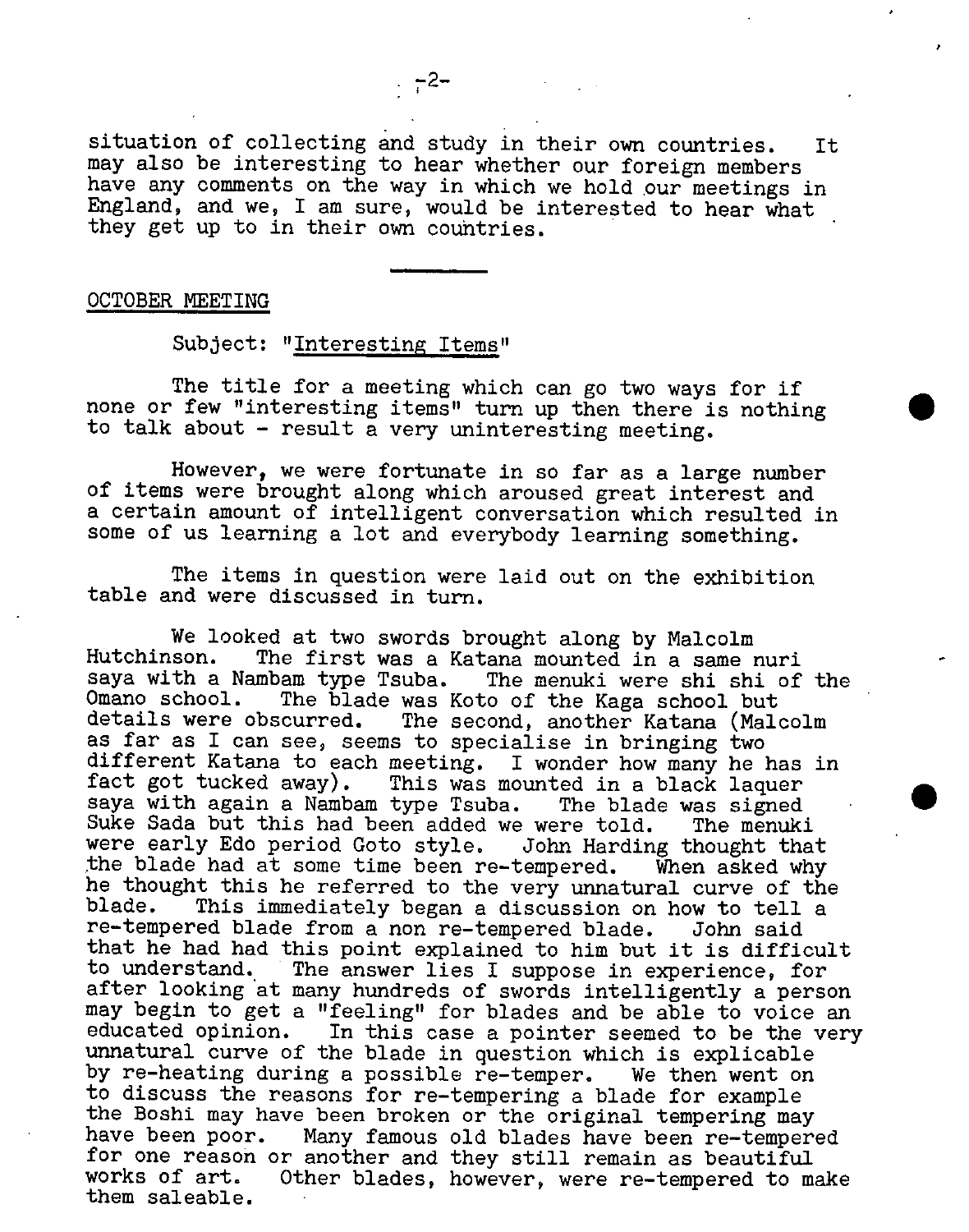The next item or items brought along was a Daisho owned by Mr. Grafton. An attractive pair of swords mounted in black laquer saya with pre Meiji silver Handachi mounts.

The Katana blade was Shinto and of good quality and well tempered. It was inscribed Kotetsu but although the Hamon was in his style the signature was not correct. John Harding thought that the signature on the Katana and in fact on the Wakizashi were carved by a man known as "KAJI HEI" who<br>was a pupil of Naotane. "KAJI HEI" apparently spent a lot "KAJI HEI" apparently spent a lot of time and I dare say lucrative time, carving false signatures on blades.

• Anyway John was quite pertain that, the two swords were not made by Kotetsu and the swords were in fact made by different smiths.

These two swords raised a very interesting point i.e. if a sword bears the signature of a top quality smith how do we tell whether it is a forgery or an original?

There is of course no easy answer. In certain cases a blade bearing a top signature stands out as obviously not being of sufficient quality to be forged by the smith in question. When, however, faced with a forgery by a good When, however, faced with a forgery by a good smith the problem is difficult. Here again, experience and knowledge is the answer. Experts will often disagree as to the authenticity of a blade, then I suppose it depends upon which expert one wishes to believe. The final answer is, I suppose, to find"out for oneself,' but in England with such a lot of conflicting information and mystique floating around, the task<br>is made more difficult. John did ask for other opinions on John did ask for other opinions on the blades in question, unfortunately I cannot remember hearing any!! Perhaps if we were more inclined to voice our opinions, and we must each of us have them, then we may at least learn from our mistakes as opposed to continuing on under the same mistaken ideas.

Mr. Cottis brought along a number of items including a Kwaiken, the blade of which was originally mounted as a Yari.<br>He also brought along a sword breaker or Jittei. It was He also brought along a sword breaker or Jittei. suggested that the blade' may have been damaged and at onetime was an armour piercer. John Anderson was asked what he thought and he jokingly said that he was not really interested in anything used for, damaging armour, John Harding mentioned that as a matter of interest Jittei were often presented.to village officials as a sign of authority.

Another of Mr. Cottis' swords was basically a Ken mounting with one suspension ring containing a blade which was, we decided  $\frac{1}{2}$  Ken,  $\frac{1}{2}$  Yari and  $\frac{1}{2}$  Naginata - decision a kind of Ken; ahyway a very interesting piece.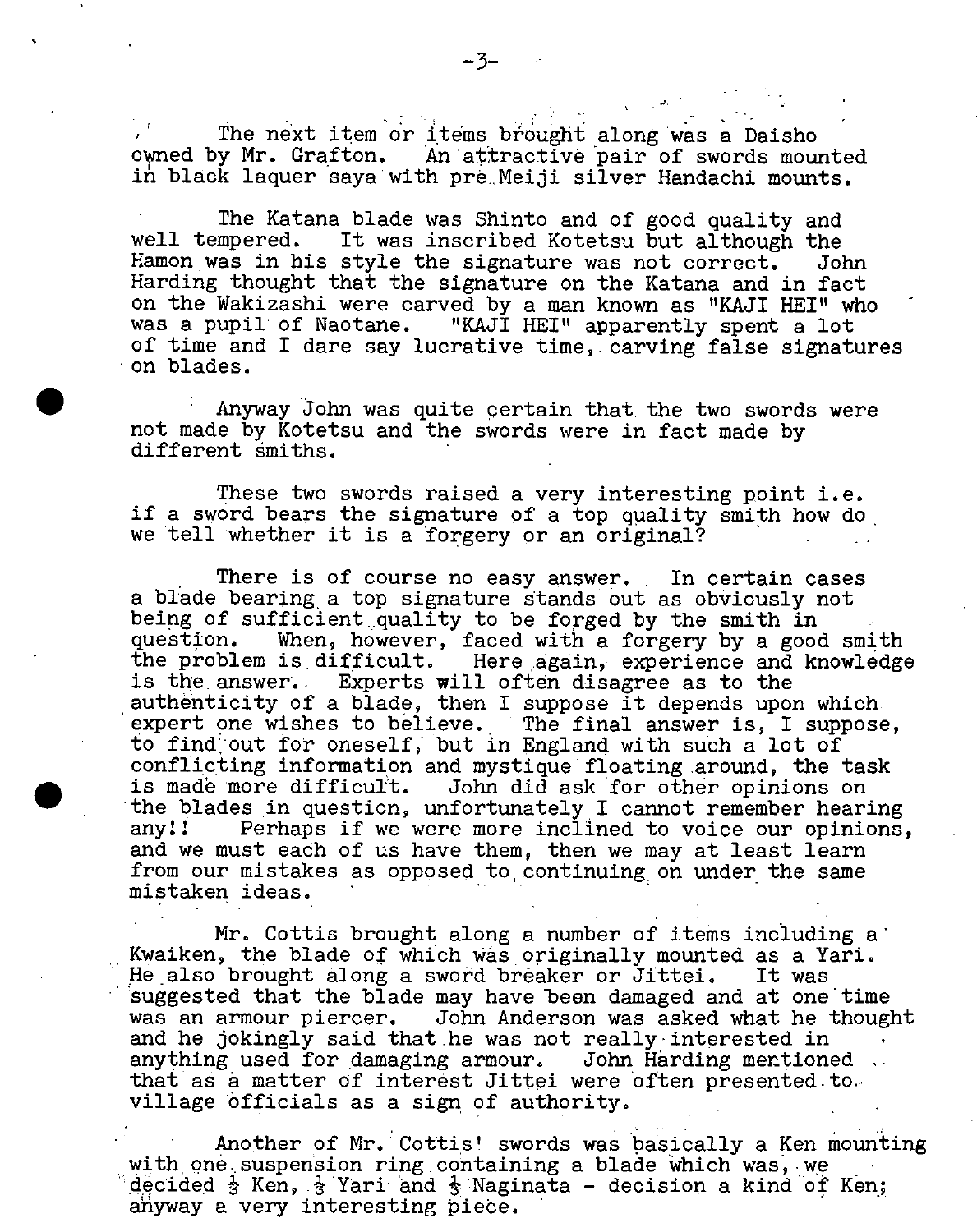Another sword, recently re-polished in Japan was a short blade of uncertain original form signed Naga Mitsu in Shira Saya. This again brought up the subject of re-polishing blades and whether it is worth waiting some years for a blade to return.

A number of opinions were voiced, some would argue that to send a bad blade to Japan is a waste of time and effort, for when returned the value of the blade has not been greatly increased, in fact the bad points show up more clearly and that it would be better to have bought a better blade with the money spent on the polishing. This is very true, we agreed, but quite often a man does not know that his blade is bad, although in the years to come he may learn more and on receipt of his blade realise his mistake. The other opinion was that if a man likes his blade and is not concerned as to its value, it does not matter. I have yet, however, to meet a collector who is not concerned with the value of his swords!

.<br>It was suggested that a panel should be set up to "vet". potential blades. However, the question was quite rightly asked as to who should say yea or nay. The same  $\mathbf{r}$ 

 $\mathcal{L} = \mathcal{L} \mathcal{L} \mathcal{L} \mathcal{L} \mathcal{L} \mathcal{L} \mathcal{L} \mathcal{L}$ With the ever increasing cost and time lag of sending blades back to Japan for re-polishing, it is becoming quite clear that re-polishing will very shortly be completely out of the question for the average collector, as perhaps it is even today. There are, I have found, a number of collectors seriously practising polishing in the traditional way. I wish them the very best of luck for after having spoken to them I can see that  $\cdot$  the task is a long and arduous one, but in the long run rewarding. I asked John Harding whether he knew of any good traditional, polishers outside of Japan, e.g. in America. He answered that there were some but they all seem to turn into dealers and therefore have little time for polishing - watch out sword polishers!!

Colin Nunn brought along what he jokingly described as a "Japanese fishing seat" and it did bear a resemblance in basic design to a folding fishing seat. However, there the resemblance ended. I have only seen one other such seat and that is in the Bethnal Green annexe of the Victoria & Albert Museum, seated on which is a dummy of a Samurai in full armour - a very unusual item.

Colin also brought along an item which he described as a "rare dangler" which was a circular cut out piece of metal similar to 'a key ring. It was used in connection with a pole arm for attaching by way of a chain, the saya to the haft of the weapon. Colin then produced a short sword Wakizashi which had a strange undulating line on the blade. He wondered if this was a kind of Utsuri. John Harding thought that this was not so, but that it was a type of Nijuba or double Yakiba, but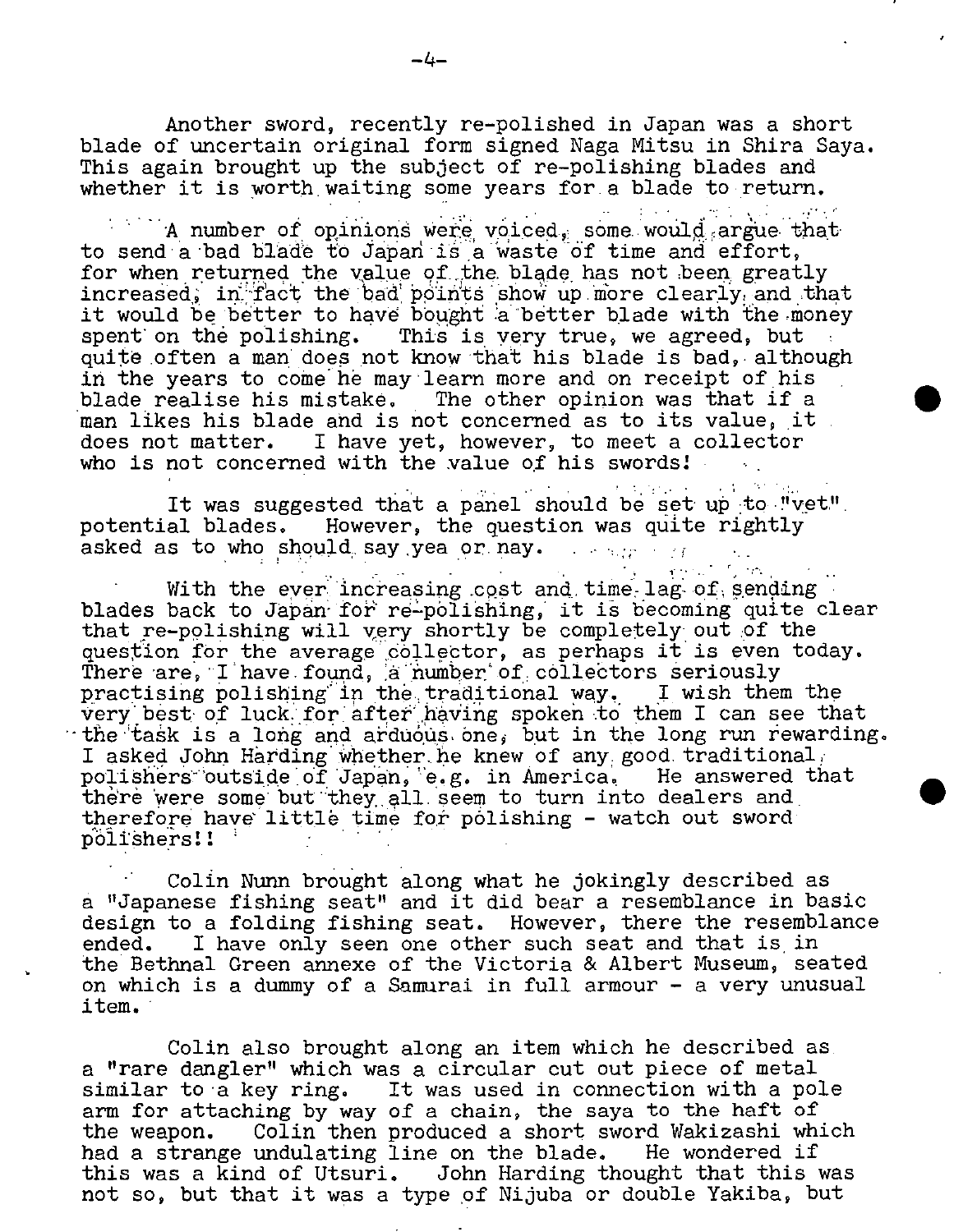าคณะเลือกกรรม 

**Tage home to add to the complete the second control of the second control of the second control of the second** 

had not seen this sort of thing before. The blade was well tempered and it was suggested that it was of the Masa Hide school, an attempt to revive the effect of Utsuri. The blade was of late Shinto or Shin Shinto period and was inscribed Toshi Hide. (See Arms Fair report by Clive Wheeler).

Another Wakizashi was produced signed Kanesada with shape of the Muromachi period about 1550 but had lost its original shape and no details of the blade were visible.

David Parker brought along an interesting laquer dirk complete with Wari Bashi or split Kogai but it was a "dummy" complete with Wari Bashi or split Kogai but it was a "dummy"<br>Dirk for there was no way to take the dirk to pieces and in fact no blade to draw. But a beautiful piece of laquer work.

> John Anderson produced a pair of presentation Same  $\cdot$ Chohan Kake which are uncommon in England and as John Harding said very rare in Japan. Apparently Same of good quality was bound in this special way and given as presents on important occasions. The recipient could then use the Same for a new sword mounting.

We also saw a very high quality Chin defence Hambo of 16th Cent. Kaga work made of heavy iron with a combed laquer surface - a very impressive and no doubt efficient piece of armour. One of the many beautiful pieces in our Chairman's collection which I had the priviledge to view some weeks ago. I must say a "mind blowing" collection of armour.

I myself took along a mask Mempo which turned out to be made in the middle of the 18th cent. of no particular style made in the middle of the 18th cent. of no particular style<br>and part of a retainers armour. The fact that it is not a National Treasure does not bother me as it was purchased very recently by my girlfriend in a South London Antique Shop for only £24.00. They thought it was an Aztec war mask and in no way connected with Japan. So keep looking folkS, there's a lot still left just waiting to be discoveredl!

# STOLEN SWORDS

Three swords were recently stolen in Hampshire - any information regarding, them to:-

> Det. Sg. Suter (Antique Squad) ---Hants Constabulary, Police H.Q. Winchester. Tel: 0962 68133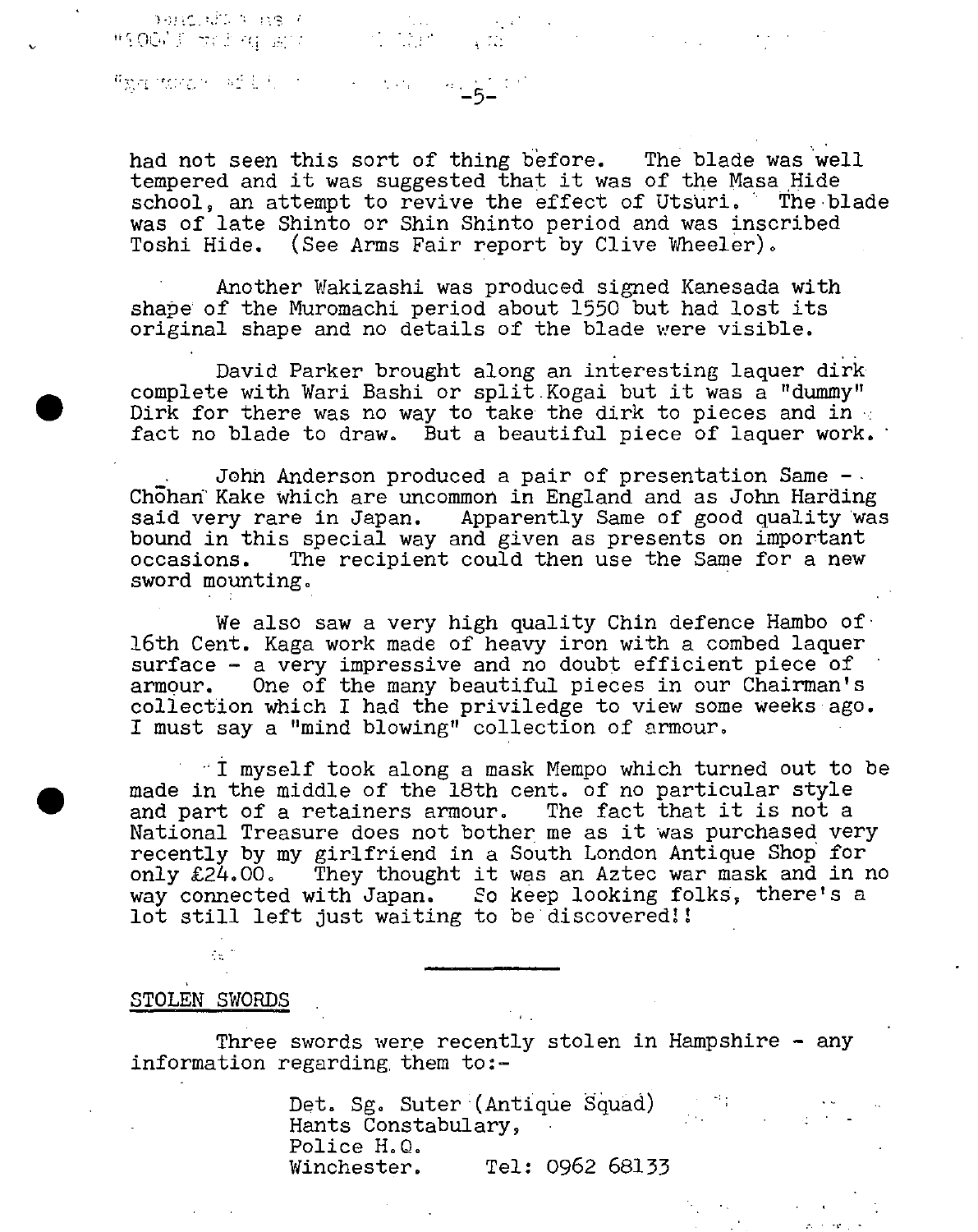- 1. Military sword with a history of the sword on an attached card. "3rd generation Tomishugi Fujishima Kaga prior 1400?"
- 2. A Katana without a Tsuba the Tsuka having new white "string"  $\hbox{binding.}$
- 3. A Wakezashi with a leather mounted Saya and two rings possibly naval.

# AUCTION *REPORT*

Collectors in and around London know the various London auction rooms well and I am sure often buy swords and fittings there,. However, I am sure that there must be many members who cannot go to these auctions due to distance and business commitments etc., so I have taken it upon myself to include a short report on the sale held at Sothebys recently (9th October 1974), I hope that it may prove of interest and not be too discouraging.

Firstly the most expensive sword in the sale made  $£3,600.$ This was a Naga Nobu and was described in the catalogue as follows:-

Naganobu (Tsunatoshi School), A very good Shin Shinto Katana:- Blade 82: C.M. broad Koshi zori, shinogi tsukuri, a broad and narrow hi on each side, chu kissaki, ko-choji hamon of nioi, itame jihadam jutsu nakago, haagari jiri, sujikat yasurime, two mekugi and katana mei Oite Edo Yonebanamachi(?) Anshuhan Takahashi Shuji(?) Fu,jiwara Naganobu Saku Tsukuru and dated Genji 6th year (1869) 3rd month.

Koshirae:- saya is Roiro, all other mounts are poor quality. Yanagane, the saya bearing Tokugawa Mon.

Another blade I think the most unusual in the sale and probably the most unusual that I personally have: seen was a Katana with a carved dragon Horimono on the blade, the unusual thing being that the carving went right through the blade, an absolute "tour de force". The description was:-

"Masamune style - a very attractive Katana possibly by a member of the Gassan family. Blade 67 C.M., broad koshi zori, hira tsukuri, pierced with a dragon rising from waves in pursuit of a tama, also carved on each side with bonji characters; broad midare hamon with some suguha of nie and nioi, kaen boshi, jihada is fine large mokume, jutsu nakago, sujikai yasurime, two mekugi - and signed Sagami(no) Kuni Kamakura Ju Nin Masamune and dated Kentoku 2nd year (1331) 10th month Horimono Do Saku.

Koshirae:- Saya is plain wood, Tsuba and Fuchi-Kashira are silver carved with swirling clouds, signed on the fuchi Hirayama Kanteiro.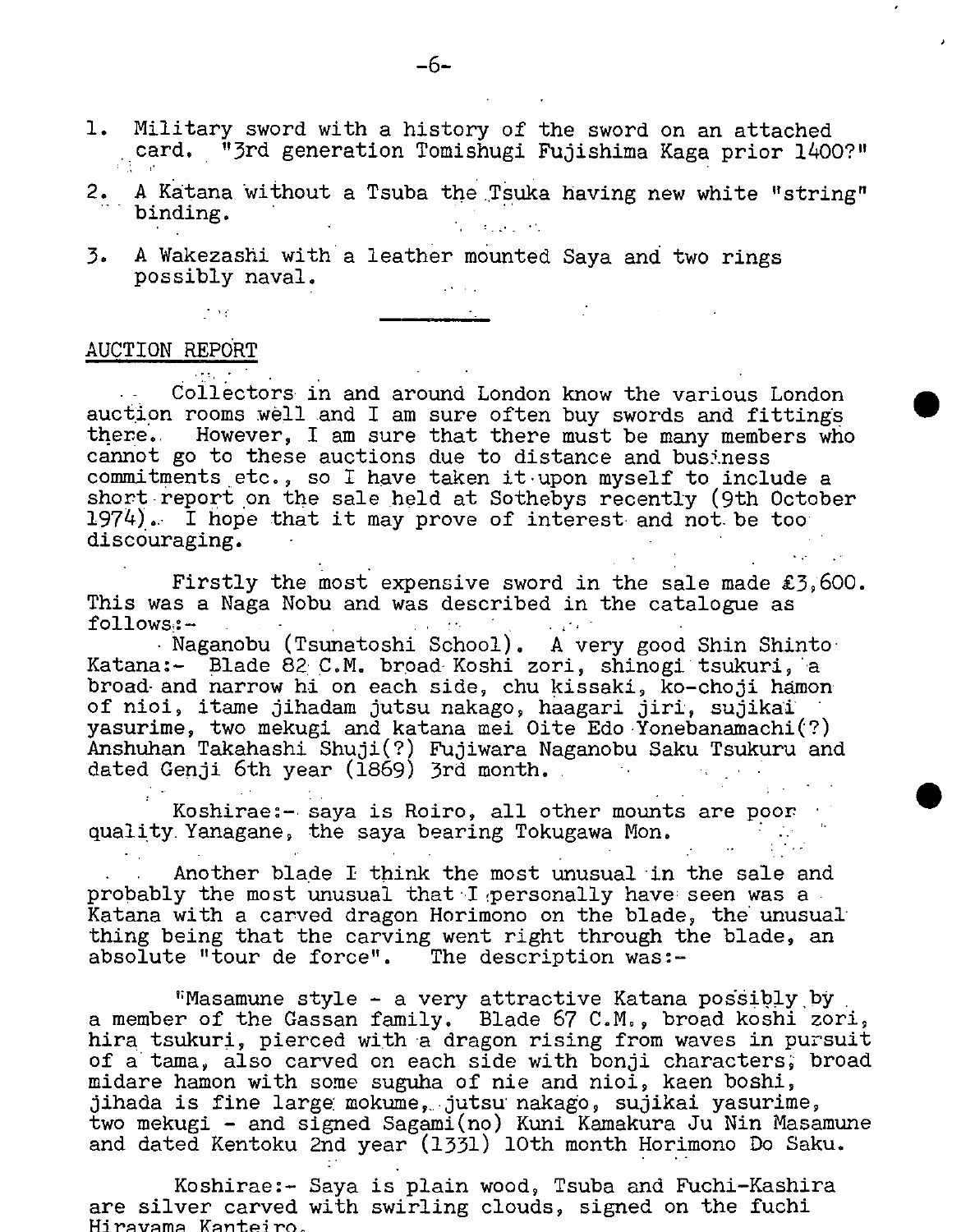A very impreSsive blade with really fantastic carving - not surprisingly it made £1,700.

There were many other swords which made hundreds and thousands of pounds; however I counted 20 or so lots of swords which went for less than £100. There were many Wakizashi selling for under £50 which I think were well worth having.

There was also a fair quantity of armour with one beautiful suit making £9,000. Also there were kodzuka and a good assortment of Fuchi-Kashira, some at under £20 a pair. There were many Tsuba at varying prices from £20 or so upwards.

As usual almost all of the high priced swords were bought either by or on commission for foreign collectors and dealers with most of them returning to Japan. Unfortunately by the time that'our Arts. Council and so on wake up to the fact that swords and fittings are "objects d'art" there will be few left to save for public display. On the other hand, perhaps Japan is the best place for them - at least they will be looked after as they should be and not allowed to rot as so many seem to have done in England.

### CHRISTMAS. MEAL

After last year's successful evening at the Tokyo ant. We have decided to repeat the event. The meal Restaurant, we have decided to repeat the event. has been negotiated by Colin Nunn at  $£3.29$  including V.A.T. which is pretty good. The date - Friday 6th December, 8 o'clock, Tokyo Restaurant, Swallow Street, W,l, (off Piccadilly). Try to come along for the food is very good and the atmosphere great (real Geisha girls).

# CUNBERLAND HOTEL ARMS FAIR (Report by Clive Wheeler)

The Token Society's stand at the Cumberland Hotel Arms Fair on September 27th and 28th was a quiet unsensational success. In our normal position in the foyer we found ourselves in close proximity to a very expensive bar on one hand, and some very expensive Japanese swords in the main dealer's room, on the other hand.

Our stand, covered with the Society's 'Mon-bearing cloth' centred round that old battle tested show case that comes out twice every year. It is beginning to show signs of wear and there is considerable doubt as to whether it will last for much longer. As usual, most of the display was made up of the Alan Bale collection with three magnificent swords and a host<br>of first class tsuba. The three swords (a Katana and two The three swords (a Katana and two Wakizashi) were of exceptional beauty and all in the height of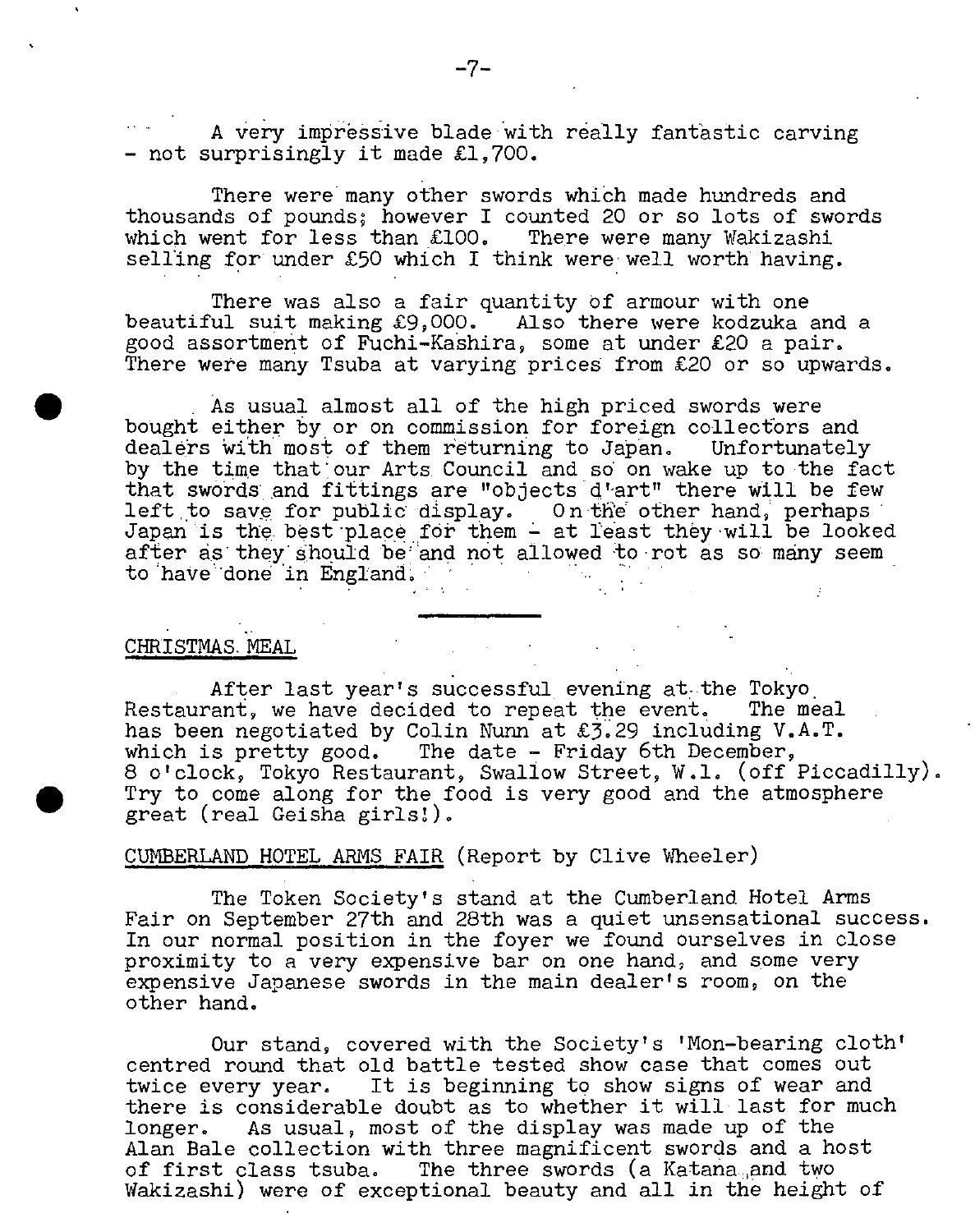good taste, shown off very well on Alan's unusual Katana - Kake. The swords were as follows:- $\mathcal{A}_{\text{max}}$ 

- 1) A .Katana signed Kanemune with a Ko-Midare hamon of the Mino school. i<br>Geografia
- 2) A Wakizashi signed Michiasa of Owari, dated Tempo (mid 19th cent) with suguha hamon and masame-hada. Koshirae of the Mino-Goto school, probably also 19th cent. Ichijo.
- 3) A Wákizashi Signed Sadamune, maybe Gi-Mei, tsuba by 1st Soten master, mounts by Goto Renjo, 10th Master of main Goto school.

 $\bullet$ 

 $\bullet$ 

In addition to the above Alan had his usual display of about twenty mind blowing tsuba. Dave Parker contributed one of. his excellent ñaginata blades with quite a reasonable modern poliâh. on it, and, a su-yari blade of no mean quality. I also noticed that Fred. Stride slipped a small Yari blade into the show case that he had polished himself and made a pretty good. job of. No amount of persuading would get him to "practice' on one of the writers unworthy blades, however, as he not only has most of the Japanese polisher's technique off pat, but it would appear, some of their temperament. Nice one Fred?

I am afraid the superlatives are not yet finished. John Anderson lent the stand one of his helmets which  $\ddot{\text{excit}}$  which comment from passers-by and Richard Marriott-Smith lent a  $\cdot$ magnificently mounted to-Maki-no-Tachi for the display, the blade of which was attributed to Masahide. The tachi was on a very pleasantly laquered tachi stand' but I am afraid I,do'not know the owner's name; thanks for the loan anyway.

Last but by no means least, one of the best matchlock pistols that I, at any rate, have ever seen, kindly lent by John Weakes.  $\mathcal{L}_{\text{max}}$  ,  $\mathcal{L}_{\text{max}}$ 

Many more society members this year came to pay their respects at the stand which was gratifying and there were several enquiries about membership. I was impressed by the degree of interest from "ordinary people" and there seemed to be a genuine interest" and quest' for knowledge about Japanese swords and allied arts. How much of this interest is a direct result of the astronomical prices being realised, I feel unqualified to judge, which leads me nicely into the rest of the Arms Fair.:

 $\mathcal{L}^{\mathcal{L}}$  , where  $\mathcal{L}^{\mathcal{L}}$  and  $\mathcal{L}^{\mathcal{L}}$  , where  $\mathcal{L}^{\mathcal{L}}$  are  $\mathcal{L}^{\mathcal{L}}$ 

Several of our members had stands of their own, but apart from them I think between forty and fifty per cent of the stands had some kind of Japahese sword on it at one time or another. Peter Yorke had several "pretty" looking swords on his stand but I cannot remember anything of exceptional note, other than a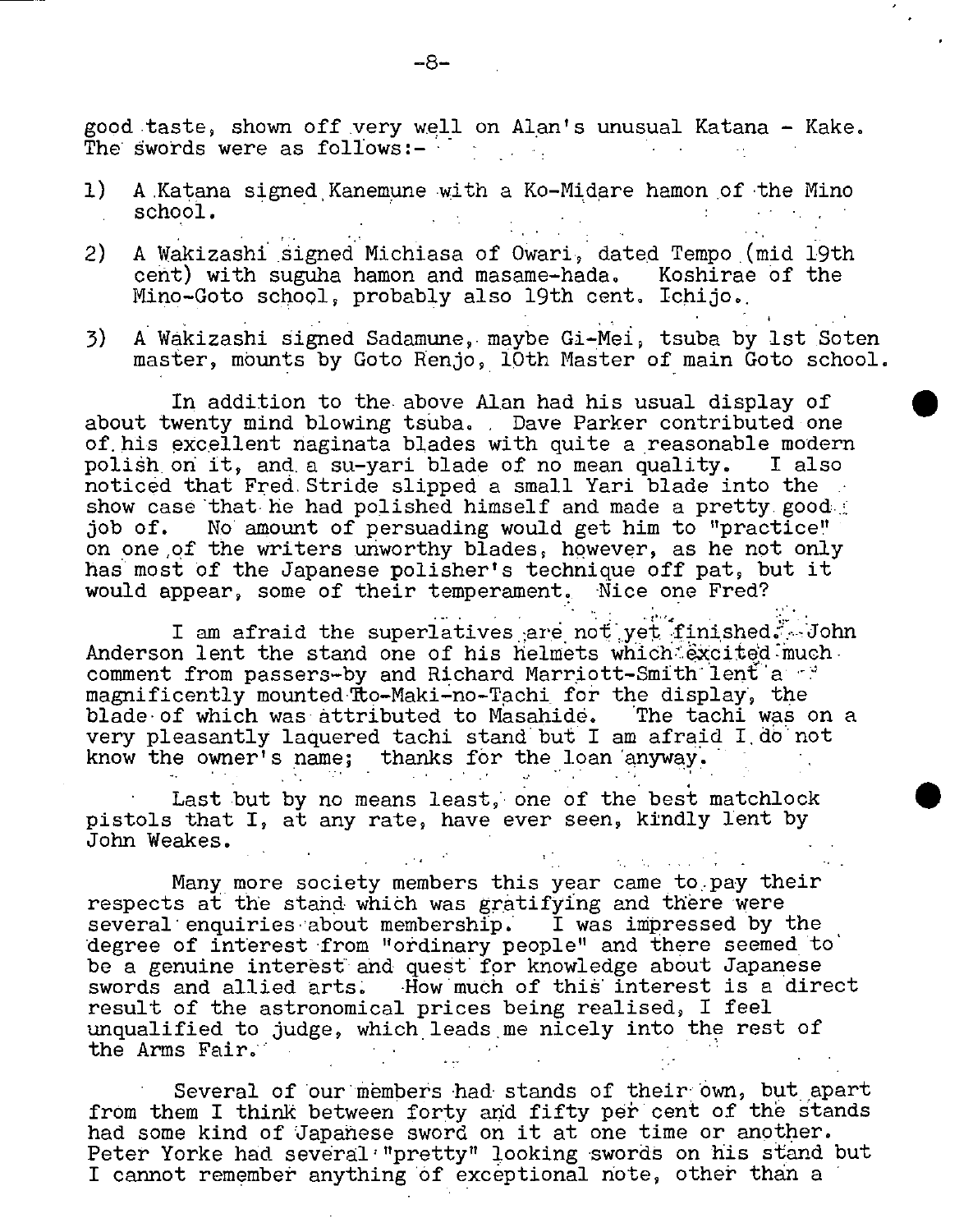rather flamboyant silver mounted aikuchi and a couple of tachi. Richard Marriott-Smith had literally dozens of swords at his stand, and it would have taken hours to lool: through them all in any detail. A couple of very good daisho immediately spring to mind and an armour piercing dirk of enormous proportions by Kunishige quite turned me on.

Amongst all the reproduction and Nazi gear on his stand Colin Nunn had a couple of nice swords a-hiding. One that really took my fancy was a han-dachi katana, the Koshirae of which was entirely of black leather (a kinky samurai perhaps), the blade of which, with a modern polish, was by Sukenage.

A couple of amusing stories came out of the Arms Fair which may be of interest, the first of which concerned Alan Bale<br>and his three swords previously described. On the first night and his three swords previously described. Alan was without transport and asked the writer if he would<br>mind taking the three swords home for safe keeping. I jumped mind taking the three swords home for safe keeping. at the opportunity of being able to study them in the privacy of my own home and at once accepted, agreeing to bring them back<br>bright and early for the next day. Apparently Alan, suffering bright and early for the next day. from some kind of amnesia, completely forgot who had them and in a state of abject panic was seen rushing around the Portobello Market asking everyone if they had seen his precious swords, and making sure that they had not appeared for sale anywhere. Really Alan, next time I may be tempted not to reappear!

The second story concerns Colin Nunn who had come up with quite a reasonable Wakizashi by Yagizawa Toshihide, the reverse side of the tang having an inscription saying words to the effect that when you draw this sword, either kill somebody with it, kill yourself, or do not draw it at all (some choice!)

Colin, wishing to obtain an opinion on it, showed it to<br>Lanese who were being chaperoned by Sidney Divers. Colin the Japanese who were being chaperoned by Sidney Divers. Col<br>was of the opinion that Utsuri was visible on the blade. "No" was of the opinion that Utsuri was visible on the blade. said the eminent Japanese "Not Utsuri, that's Hitatsura". "But", retorted Colin, "that's all-over tempering and this isn't like that". "Ah so", came the reply, "that actually is Tobiyaki on your sword". "Tobiyaki", said Colin, "is detached parts of tempering and this is more like a reflection of the hamon." "Hum", said the Japanese, "maybe this is actually "Hum", said the Japanese, "maybe this is actually a Bizen double yakiba", "Isn't a Bizen double Yakiba the same as Utsuri?" asked Colin innocently. Check-mate to Colin.

Altogether a well supported public appearance of the society. The next Arms Fair at the Cumberland Hotel will be in April and it would be a good idea to have something different. Any ideas from anybody?